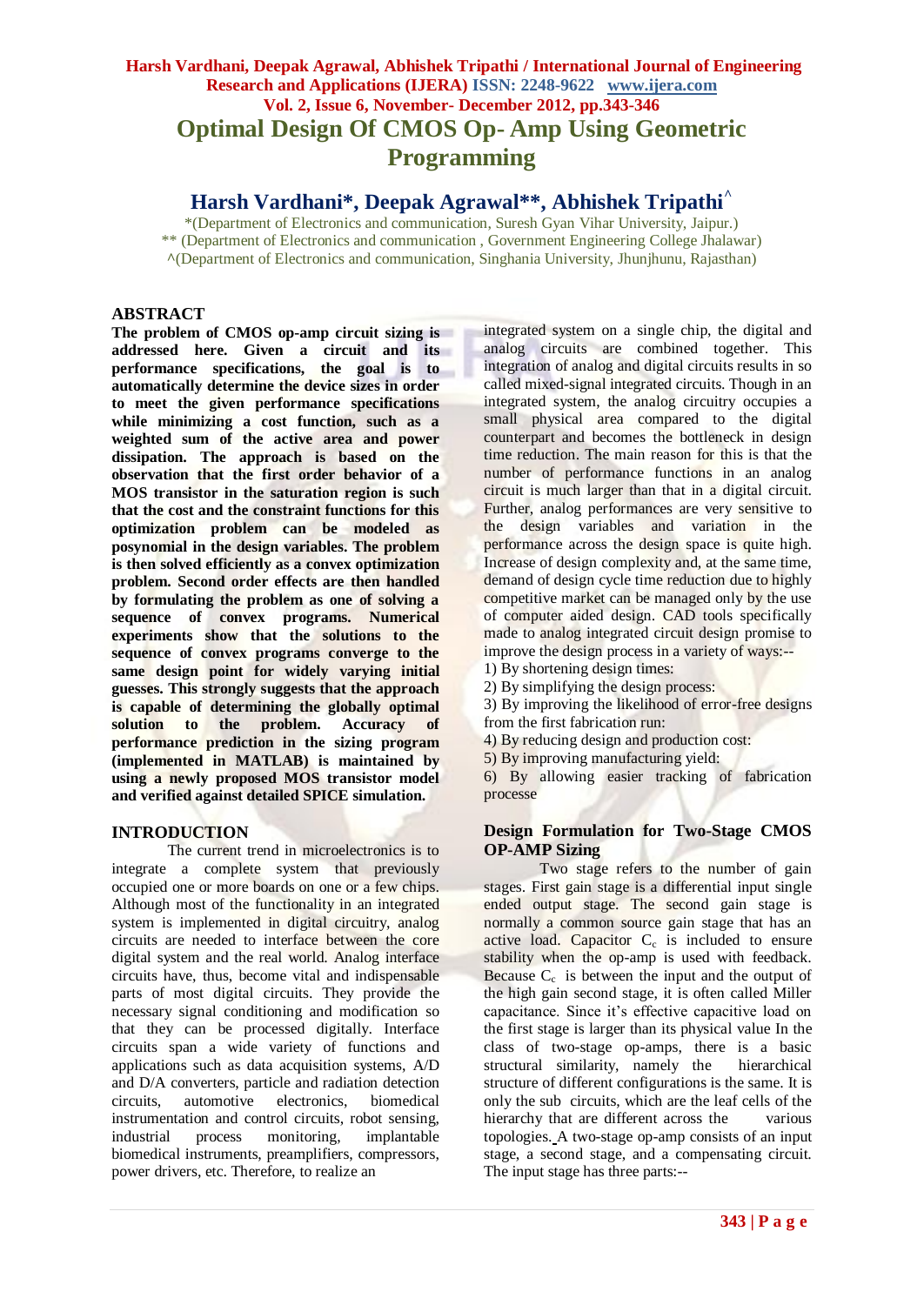## **Harsh Vardhani, Deepak Agrawal, Abhishek Tripathi / International Journal of Engineering Research and Applications (IJERA) ISSN: 2248-9622 www.ijera.com Vol. 2, Issue 6, November- December 2012, pp.343-346**

1. Current Source, 2. Differential Pair 3. Current Mirror. The second stage has two parts:-- 1. Transconductance Amplifier

2. Active Load.

Each one of the four sub circuits, namely differential pair, current mirror, transconductance amplifier, and active load, can be either simple or cascoded. For a cascoded current mirror, a level shifter is required between the input stage and the second stage. The compensating circuit consists of a capacitor and a resistor. The transistors in the differential pair can either be n-type or p-type. The choice of polarity of the transistors in the differentia l pair also determines the polarity of the transistors in the other subcircuits.



**Fig .Two Stage CMOS Op-Amp**

### **Basic geometric programming** Monomial and posynomial functions

Let  $x_1$ ,  $x_n$  denote n real positive variables and  $x = (x_1, \ldots, x_n)$  a vector with components  $x_i$ . A real valued function  $f$  of  $x$ , with the form

$$
f(x) = c x_1^a{}_{1, \dots, x_n^a} \tag{1}
$$

where  $c > 0$  and  $a_i \in \mathbb{R}$ , is called a monomial function, or more informally, a monomial (of the variables  $x_1$ ,  $x_n$ ). Constant c is referred as the coefficient of the monomial, the constants  $(a_1, ..., a_n)$  are referred as the exponents of the monomial. Any positive constant is a monomial, as is any variable. Monomials are closed under multiplication and division i.e. if *f* and *g* are both monomials then so are *f\*g* and *f/g.* (This includes scaling by any positive constant.) A monomial raised to any power is also a monomial:-

$$
f(x)^{\gamma} = (cx_1^a_{1, \dots, x_{n}^a})^{\gamma}
$$

The term `monomial', which is used here (in the context of geometric programming) is similar to, but differs from the standard definition of `monomial' used in algebra. In algebra, a monomial has the form (1), but the exponents  $a_i$  must be nonnegative integers, and the coefficient *c* is one.

A sum of one or more monomials, i.e., a function of the form

$$
\sum_{k=1}^{K} f(x) = \sum_{k=1}^{K} c_k x_i^{a} x_{1k,...,x_n}^{a} x_{nk}
$$
 (2)

where  $c_k > 0$ , is called a posynomial function or, a posynomial (with K terms, in the variables  $x_1$ ,.....,  $x_n$ ). The term `posynomial' is meant to suggest a combination of `positive' and `polynomial'. Any monomial is also a posynomial. Posynomials are closed under addition, multiplication, and positive scaling. Posynomials can be divided by monomials (with the result also a posynomial) i.e. if *f* is a posynomial and *g* is a monomial, then  $f/g$  is a posynomial. If  $\gamma$  is a nonnegative integer and *f* is a posynomial, then  $f^{\gamma}$  is a posynomial (since it is the product of  $\gamma$ posynomials).

Standard form geometric program

A geometric program (GP) is an optimization problem of the form

minimize  $f_0(x)$ subject to  $f_i(x) \le 1$ ;  $i = 1, ..., m$ ; (3)  $g_i(x) = 1; i = 1,...,p;$ 

where  $f_i$  are posynomial functions,  $g_i$  is monomials, and  $x_i$  is the optimization variables. (There is an implicit constraint that the variables are positive, i.e.,  $x_i > 0$ .) We refer to the problem (3) as a geometric program in standard form. In a standard form GP, the objective must be posynomial (and it must be minimized) the equality constraints can only have the form of a monomial equal to one, and the inequality constraints can only have the form of a posynomial less than or equal to one. We can switch the sign of any of the exponents in any monomial term in the objective or constraint functions, and still have a GP. But if we change the sign of any of the coefficients, or change any of the additions to subtractions, the resulting problem is not a GP.

#### **RESULTS**

The CMOS op-amp sizing technique described has been implemented in MATLAB for two stage CMOS op-amp. In the implementation ,convex programming problem is solved by using the sequential quadratic programming method which is available in optimization toolbox. Experimental results are given below. Table 1 consists of spice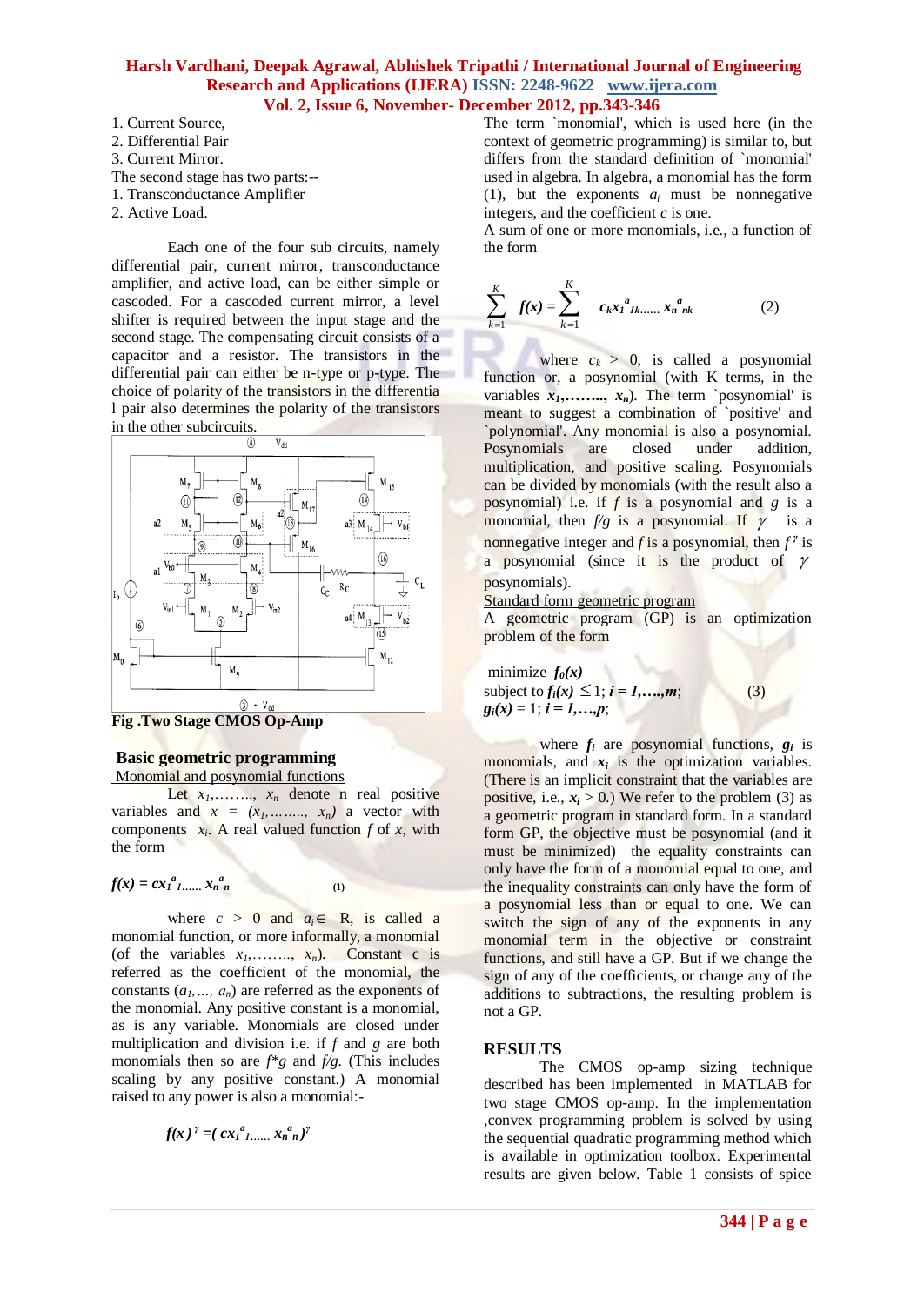#### **Harsh Vardhani, Deepak Agrawal, Abhishek Tripathi / International Journal of Engineering Research and Applications (IJERA) ISSN: 2248-9622 www.ijera.com Vol. 2, Issue 6, November- December 2012, pp.343-346**

simulation results using optimal design point variables against various given specifications.



**Figure5 : Common Mode Range**



**Figure6 : Input Offset Voltage**

# **CONCLUSION**

An efficient technique for sizing CMOS op-amps is used .The main concept in this approach is that the CMOS op-amp sizing problem can be formulated as a sequence of (convex)geometric programs. Such a formulation has two major advantages as enumerated below:--

1) Since the convex programming problem is very well understood, it is very straight forward to solve it in a robust and computationally efficient manner.

2) The sequence of solutions generated is a sequence of global optimal of convex programming sub problems. It suggests that the point to which this sequence converges is the globally optimal solution of the original problem. This is supported by experimental results, where it is shown that the method converges to the same final design point for widely varying initial design points. This is achieved by modeling  $V_{GT}$ ,  $g_m$  and  $g_d$  as a PoP function of the transistor sizes and the bias current at a "relaxed" estimate of the dc operating point. Because of this iterative formulation, as the iterant proceed and approach convergence, the coefficient and powers of the first-order PoP model are made accurate via the use of second order model functions.Restricting the devices to operate in the saturation region is done because in standard CMOS op-amp design, the mosfets that are used as loads or amplification devices are biased in the saturation region for, among other reasons, the low  $g_d$  that is achievable in this region. There are specific exceptions to this rule, e.g., when a parallel connection of an NMOS and PMOS device is used to build a resistor, or the common mode feedback transistor in a fully differential two-stage op-amp. SCP (Sequential Convex Programming) approach can be applied to MOS circuits without concerning about the region of operation of the individual devices, or even for bipolar circuits if the iterative model-optimize approach is applied appropriately.For this it is required that the derived device parameters, e.g.,  $g_m$  and  $g_d$ , be modeled as PoP functions of the independent design variables and that these PoP models become accurate approximations of the original device models as the iterants converge.There are certain performance metrics like settling time, which cannot be modeled as a suitable analytic function. While it is possible to meet a given settling time specification by suitably constraining slew rate, unity gain frequency, and phase margin (which are modeled as posynomials).Effort required to derive analytic expressions of performance metrics (for a new opamp) is a hindrance to the widespread use of techniques such as described here but this hurdle should be crossed in order to bring the major advantages of convex optimization into a truly automated circuit-sizing tool.

# **References**

- [1] P. Mandal and V. Visvanathan, "A new approach for CMOS op-amp synthesis," in Proc. 12thInt. Conf. VLSI Design, 1999, pp. 189–194.
- [2] P.E. Allen and D.R. Holberg, CMOS analog circuit design. Holt Rinehart and Winston, 1987.
- [3]. Pradip Mandal and V. Visvanathan*,"* CMOS Op-Amp Sizing Using a Geometric Programming Formulation,"IEEE Transactions on Computer- Aided Design of Integrated Circuits and Systems, Vol. 20, No. 1, January 2001.
- [4] Stephen P. Boyd, Seung Jean Kim, Lieven Vandenberghe and Arash Hassibi "A Tutorial on Geometric Programming"